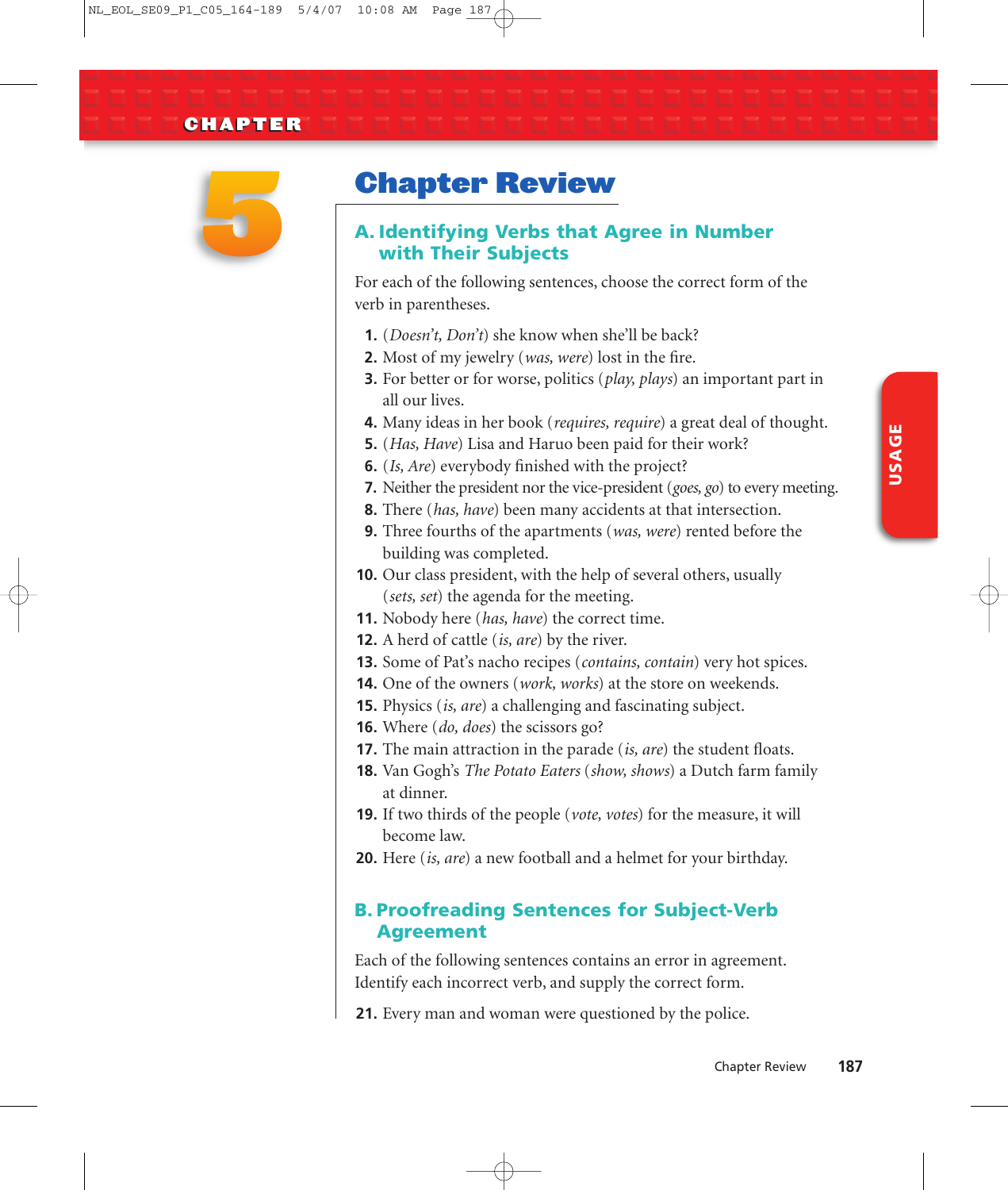- **22.** The pile of papers were scattered by the wind.
- **23.** Each of the girls brought their own tennis balls.
- **24.** Some of the sheep from that flock is lost.
- **25.** Your explanation don't really help that much.
- **26.** Most of the poetry are in English.
- **27.** Each of the students were happy the exam was over.
- **28.** Many a student have been grateful for being in Ms. Makowski's history class.
- **29.** Someone forgot their umbrella.
- **30.** Either Bill or his uncles is waiting downstairs.

#### **C. Identifying Antecedents and Writing Pronouns**

Each of the following sentences contains a blank where a pronoun should be. Complete each sentence by writing a pronoun that agrees with its antecedent. Identify the antecedent.

- **31.** Uncle Harry and Aunt Nell said that <u>would be happy to</u> contribute to the silent auction.
- **32.** Can I have Trevor's phone number, so that I can tell <u>secure</u> about the ceremony?
- **33.** Every horse in the stable had <u>seeman bucket of oats</u>.
- **34.** Louis Pasteur, the great French scientist, made <u>first</u> scientific discovery at the age of 26.
- **35.** Teresa or Sandra will go to the airport early so that <u>will</u> be sure to meet Jorge's plane.
- **36.** Patsy and Debbie will be late because <u>forgot</u> the appointment.
- **37.** Neither of the men changed <u>equal</u> mind on the issue.
- **38.** Because of the strike, several of the drivers had to change own oil.
- **39.** Both Henry James and his brother William became famous through <u>equal</u> writings.
- **40.** Neither the film crew nor the writers blamed <u>for</u> the mistake.

#### **D. Proofreading a Paragraph for Subject-Verb and Pronoun-Antecedent Agreement**

For each error in the following paragraph, identify the incorrect verb or pronoun and supply the correct form.